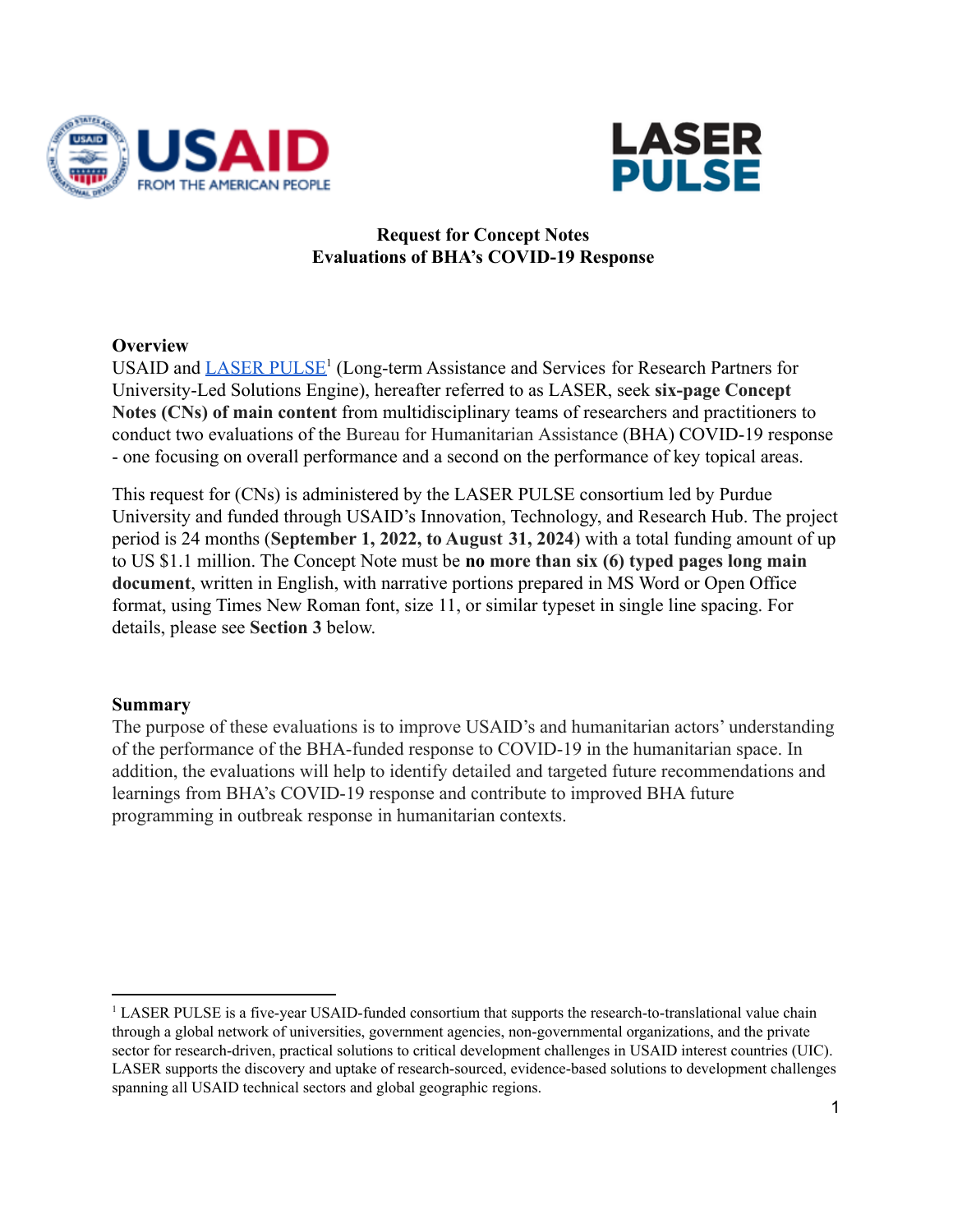# **Contents**

| <b>BACKGROUND</b>                                         |                |
|-----------------------------------------------------------|----------------|
| <b>Problem Statement</b>                                  | $\mathbf{3}$   |
| <b>Evaluation Objectives</b>                              | $\overline{4}$ |
| Specific objective of the COVID-19 thematic evaluation    | $\overline{4}$ |
| Specific objective of the COVID-19 performance evaluation | 6              |
| <b>Evaluation Methods and Data Sources</b>                | 8              |
| <b>Quantitative Methods</b>                               | 9              |
| Qualitative Methods                                       | 9              |
| <b>Evaluation Approach</b>                                | 10             |
| <b>SPECIFIC DELIVERABLES</b>                              | 11             |
| REQUEST FOR CONCEPT NOTES                                 | 13             |
| Qualifications/expertise desired                          | 13             |
| <b>LASER</b> Requirements                                 | 13             |
| Required Documents for Submission                         | 14             |
| Concept note narrative                                    | 14             |
| Detailed activity budget                                  | 14             |
| <b>Full CVs</b>                                           | 14             |
| Concept Note Submission and Questions                     | 14             |
| <b>CONCEPT NOTES EVALUATION PROCESS AND CRITERIA</b>      | 14             |
| Concept note evaluation process                           | 14             |
| Concept note evaluation criteria                          | 15             |
| Selection of concept notes                                | 16             |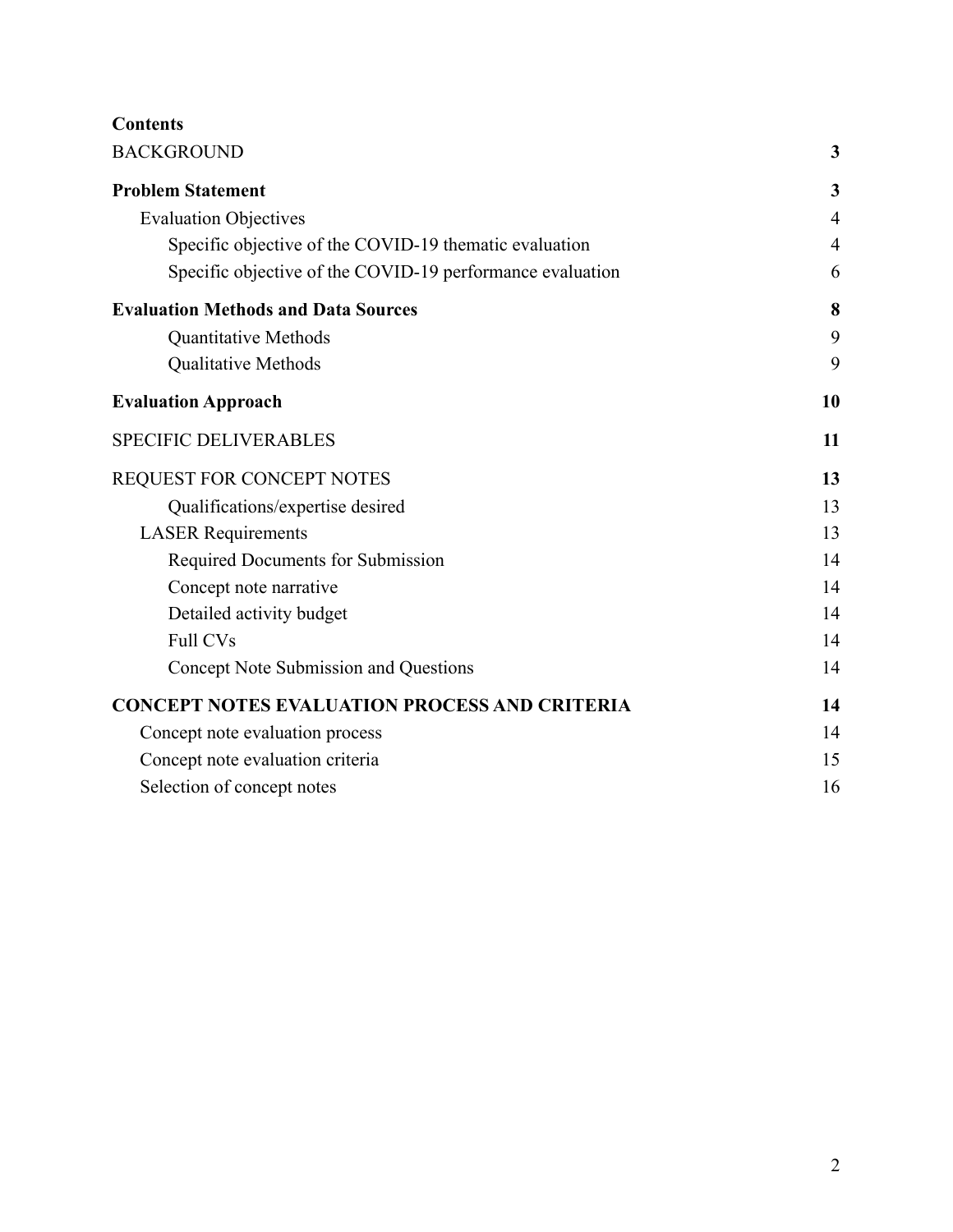#### <span id="page-2-0"></span>**1. BACKGROUND**

#### <span id="page-2-1"></span>**1.1. Problem Statement**

In response to the 2020 COVID-19 global pandemic, the United States Congress passed the Coronavirus Preparedness and Response Supplemental Appropriations Act, 2020 (Public Law 116-123) on March 6, 2020, that included \$300 million in supplemental International Disaster Assistance (IDA) funds and the Coronavirus Aid, Relief, and Economic Security (CARES) Act on March 21, 2020, that included an additional \$258 million in supplemental IDA. As part of the continued response to the pandemic in 2021, the United States Congress passed the American Rescue Plan (ARP) Act. The ARP appropriated both supplemental Economic Support Fund (ESF) funding and Title II (TII) funding to support continued international disaster relief, rehabilitation, and reconstruction, for health activities, and to meet emergency food security needs related to the COVID-19 pandemic in FY2021-FY2022 USAID/BHA programmed nearly \$1.3 billion in ESF and \$800 million in Title II, hereafter referred to jointly as the FY21 COVID-19 Supplemental, which is the focus of the requested evaluations. In order to meet the requirements consistent with the COVID-19 Supplemental, BHA developed the Strategic Framework for USAID's Bureau for Humanitarian Assistance. This document outlines BHA's strategic approach to and parameters for use of COVID-19 supplemental funding allocated in FY 2021 through the ESF and TII accounts and is in support of the United States COVID-19 Global Response and Recovery Framework.

BHA's COVID-19 \$1.3 billion in ESF funding was used to support 163 awards across 46 countries<sup>2</sup>. These awards supported 14 sectors of programming across the following: Health (68), WASH (65), Protection (59), Food Assistance (53), Nutrition (47), HCIMA (31), Agriculture (29), ERMS (24), MPCA (23), S&S (15), Logistics (7), HPSAA (3), DRR (2), Natural Hazards and Technological Risks (1), including multi-sectoral awards. More information on the sector activities and the sub-sectors of programming can be found in BHA's Emergency Application Guidelines<sup>3</sup>. While BHA sectors of health and WASH were the most commonly supported sectors, the Food Assistance sector received the most funding (Figure 1). BHA's COVID-19 response included support across BHA's three geographic offices and global awards (Table 1). BHA's \$800 million in Title II programming supported food security interventions.<sup>4</sup>

As a result, BHA seeks to evaluate and record the program<sup>5</sup> performance of BHA's FY21 COVID-19 response portfolio as well as evaluate specific technical or sectoral aspects of BHA's COVID-19 response across FY2020-FY2022. The purpose of these evaluations is to improve USAID's and humanitarian actor's understanding of the performance of the BHA-funded response to COVID-19 in the humanitarian space and to identify detailed and targeted future recommendations and learning from BHA's COVID-19 response, contributing to improved BHA's future programming in outbreak response in humanitarian contexts. BHA expects the

<sup>&</sup>lt;sup>2</sup> All awards including ESF funds. Awards could commingle funds from International Disaster Assistance (IDA) funds and ESF funds, so funding for individual awards may not be wholly ESF funds.

<sup>3</sup> https://www.usaid.gov/bha-guidelines

<sup>4</sup>Details on the number and sectors of awards supported will be provided at a later date. Food security interventions can include food assistance, as well as complementary activities like WASH and nutrition.

<sup>5</sup> For the purposes of this evaluation, BHA uses the "program" and "programming" to refer to the set of interventions across the various sectors covered under the COVID-19 Supplemental funding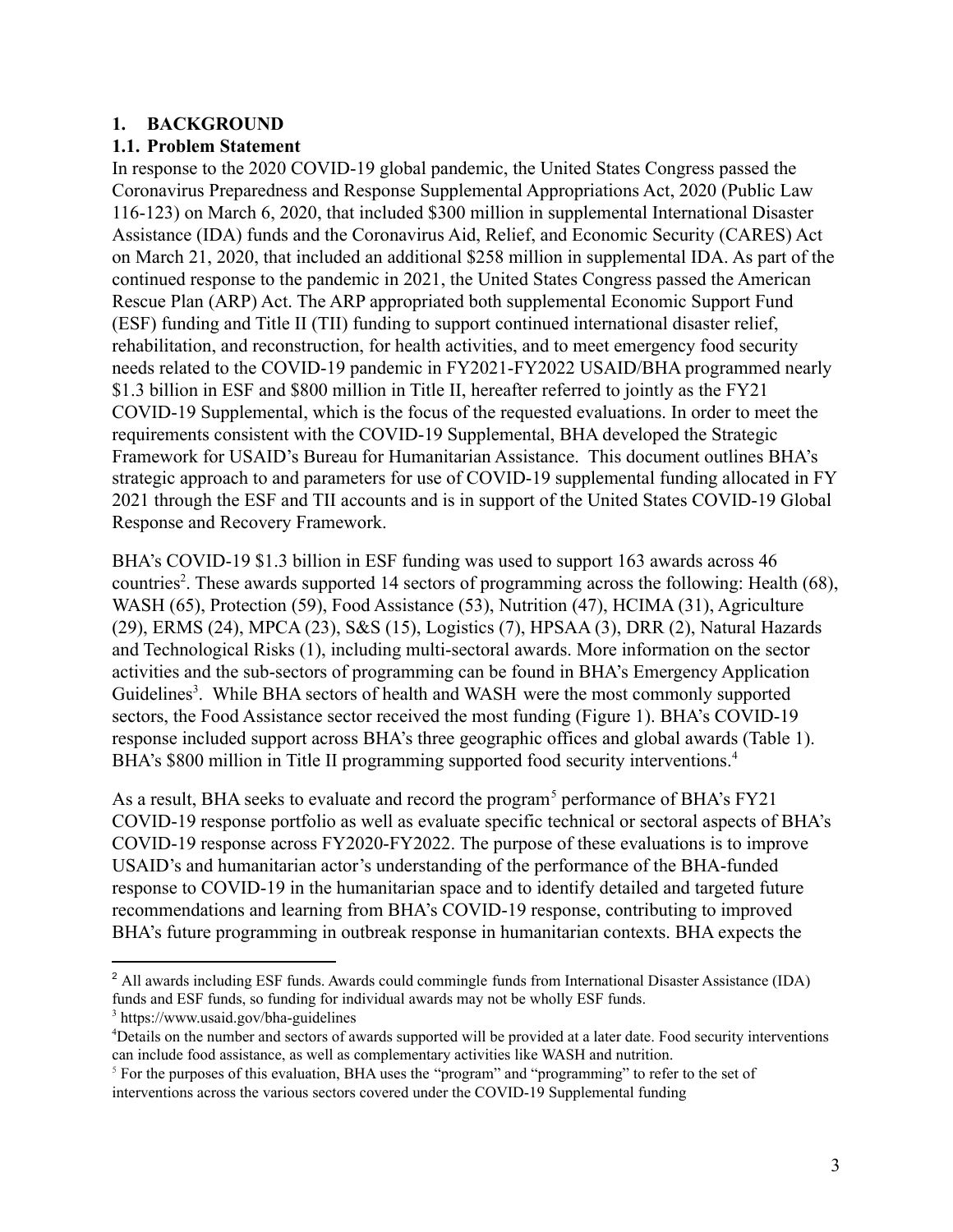response to be assessed through two distinct yet related evaluations:

- 1. A portfolio-level evaluation of BHA's COVID-19 ESF Response (not an award-level evaluation).
- 2. An evaluation focusing on issues related to key technical themes or sectors.

These two activities will be referred to as FY21 COVID-19 Supplemental Performance Evaluation and COVID-19 Thematic Evaluation for clarity throughout this document.

|                        | Office of Asia,<br>Latin America, and<br>the Caribbean | Office of Middle<br>East, North Africa,<br>and Europe | Office of Africa | Global Awards |
|------------------------|--------------------------------------------------------|-------------------------------------------------------|------------------|---------------|
| Number of<br>countries | 14                                                     | 9                                                     | 23               | N/A           |
| Number of Awards       | 40                                                     | 32                                                    | 80               | 13            |
| <b>Funding Level</b>   | \$335,785,752                                          | \$417,367,194                                         | \$678,137,238    | \$95,532,082  |

Table 1: Breakdown of COVID-19 ESF Awards by the geographic office.



Figure 1: Total funding amount of COVID-19 ESF awards by BHA sector, including ESF and IDA commingled funds.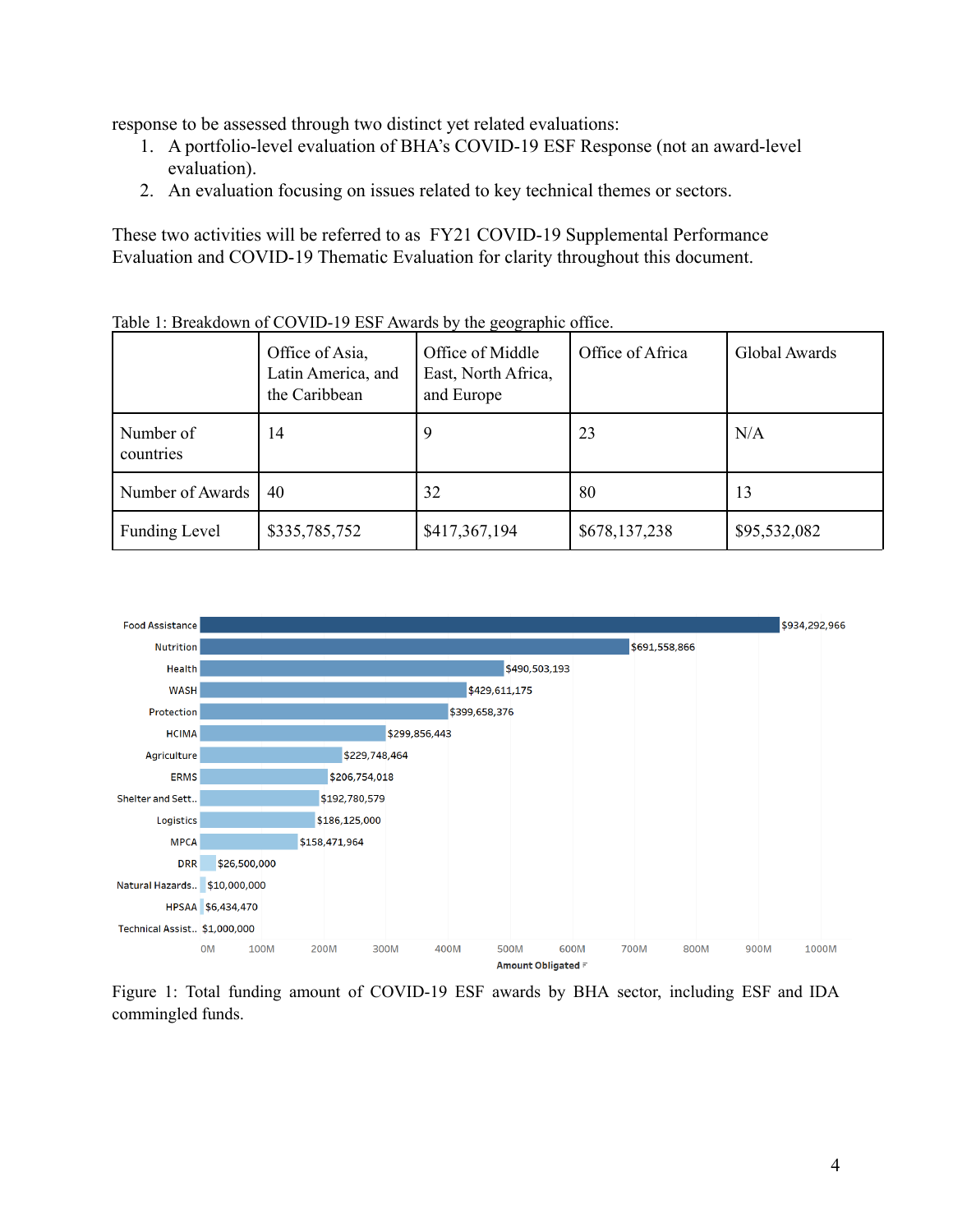# <span id="page-4-0"></span>**1.2. Evaluation Objectives**

The general objective is to evaluate and record the performance of BHA's FY21 COVID-19 Supplemental response portfolio (*Performance Evaluation*) as well as evaluate specific technical or sectoral aspects of BHA's COVID-19 response (*Thematic Evaluation*) across FY2020-FY2022. The specific objectives of these evaluations are presented in sections 1.2.1 and 1.2.2 below.

#### <span id="page-4-1"></span>**1.2.1. Specific objective of the COVID-19 thematic evaluation**

The specific objective of the COVID-19 thematic evaluation is to evaluate sector and intervention-specific successes, lessons learned, and recommendations from BHA's COVID-19 response to contribute to improved BHA future programming.

# **A. Scope of the COVID-19 Thematic Evaluation**

The Thematic Evaluation will be a targeted evaluation focusing in-depth on specific sectors or cross-sector themes/topics to examine more closely the efficiency, quality, and/or effectiveness of COVID-19 supplemental assistance across the breadth of the ESF funding as it pertains to the selected sectors. These analyses will complement (and build on early findings from) other COVID-19-related reporting documents and evaluations, concentrating on specific technical areas. It is expected that key areas of focus will include: health, water, sanitation, and hygiene (WASH), protection programming, and cross-cutting themes around safe and accountable programming and inclusion. This activity will allow BHA to evaluate specific aspects of its COVID-19 response and answer research questions generated by technical and geographic specialists working on the COVID-19 response. It is anticipated that the COVID-19 Thematic Evaluation will evaluate a maximum of two themes/topics that can be either distinct or integrated activities. The exact themes/topics of focus will be determined during the co-creation process from the key areas of focus above. Applicants are encouraged to include a proposed selection process for the specific themes or topics. The evaluation should consider potential cross-sector themes including integration of multisectoral programming, remote management and technical supervision of implementing partners, successes, and challenges of specific interventions, and targeting of programming in humanitarian settings.

The Thematic Evaluation may consider all ARP-funded COVID-19 supplemental awards made between March 13, 2020, and September 30, 2022.

# **B. Illustrative evaluation questions for the COVID-19 Thematic Evaluation**

The illustrative evaluation questions for the COVID-19 Thematic Evaluation are included below grouped by thematic area. It is expected that during the co-creation process, these will be further culled and refined to identify only a subset of key research questions that will be selected in collaboration with BHA and the evaluation team.

#### ● **Safe and Accountable Programming:**

○ What was done to ensure that interventions did not contribute to or increase any tensions or create any violence or backlash within households, between family members and/or community members, and between host and IDP communities?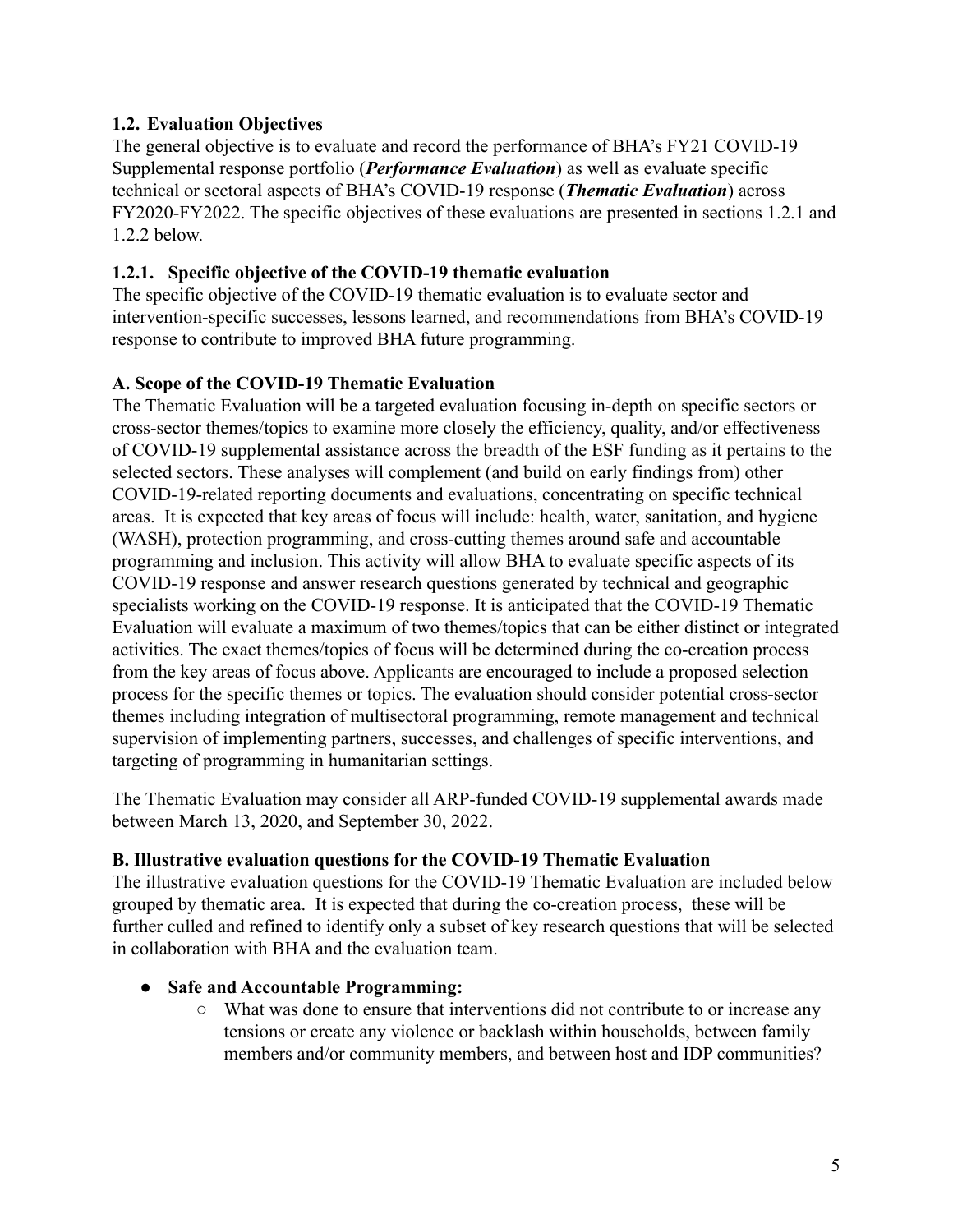### ● **Gender, Age, and Social Inclusion:**

- **○** What are the best practices for integrating gender, disability, and youth inclusion within the context of COVID 19? What challenges emerged?
- In what specific ways were gender, disability, and youth included in COVID-19 programming?
- In what ways have child protection, GBV, or psychosocial support programs been adapted within the context of COVID-19? What has worked well? What challenges emerged?
- What programming models and activities worked to provide psychosocial support to frontline health and protection workers responding to an outbreak in humanitarian settings?
- How has remote programming been used to meet the needs of women, girls, and other vulnerable populations within the context of COVID-19? What has worked well and what challenges emerged?
- What are the characteristics of successful integrated emergency health/protection programming in an outbreak context?
- **WASH:**
	- How were programs/approaches adapted based on COVID-19 epidemiological trends or key learning? What enabled or prevented adaptations, including BHA technical guidance or award policies?
	- How did COVID-19 influence WASH's long-term behavior changes as compared to the norm pre-COVID?
	- To what extent was joint health and WASH programming for COVID-19 effective for both prevention and treatment?
	- What COVID-19 prevention practices were easy and what were hard to adapt for communities and why?
	- What Non-Food Items (NFI) were useful and were not useful for COVID-19 prevention?

# ● **Health:**

- Where did the health sector funding go, and for what specific interventions? How many of our BHA COVID-19 programs were actually targeted toward populations in humanitarian settings / experiencing ongoing humanitarian needs unrelated to COVID-19 vs. how many of our BHA COVID-19 programs responded in areas where cases were identified, regardless of humanitarian need?
- How well did BHA programming maintain essential reproductive, maternal, newborn, and child health services? What specific services are most impacted and require additional support? What additional outreach strategies have been used to proactively address lower utilization and fear of visiting health facilities?
- BHA strongly encouraged partners to use integrated programming and tried to ensure a multi-sectoral response through close coordination with WASH and protection. If and how did this play out in programming on the ground?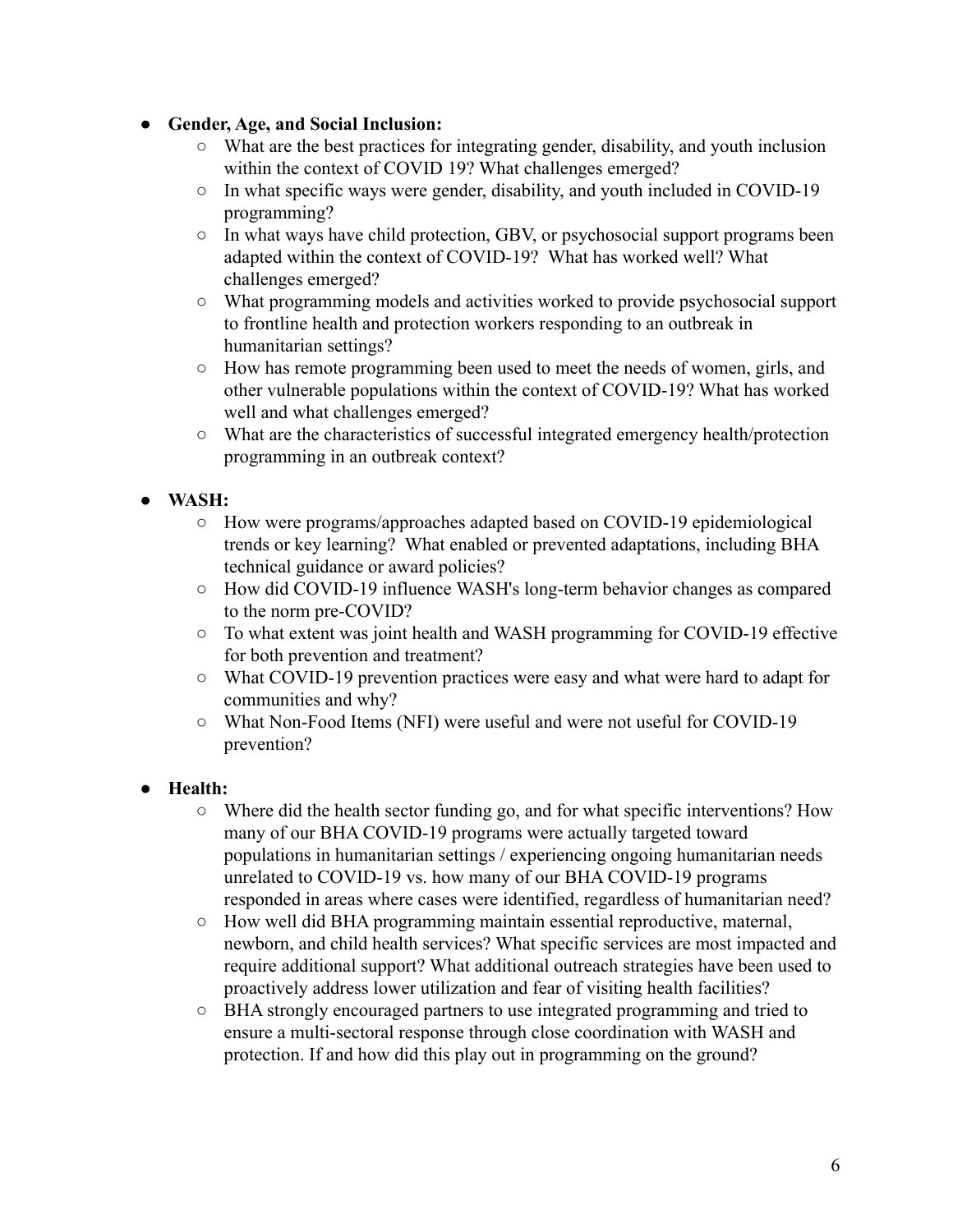- $\circ$  Are there any model approaches at the primary health care level that have been well suited (with modest resources) to timely and effective screening, isolation, and care or referral?
- How did the perception of risk affect COVID-19 programming, and what strategies did partners use in their programming to ensure that communities understood the risks associated with COVID-19 transmission and took the appropriate preventative measures?

### <span id="page-6-0"></span>**1.2.2. Specific objective of the COVID-19 performance evaluation**

The specific objective of the COVID-19 performance evaluation is to evaluate the overall performance of activities funded through BHA's FY-21 ESF COVID-19 supplemental assistance and progress toward the achievement of BHA's Objectives. This includes documenting successes, lessons learned, shortcomings, and unintended consequences.

### **A. Scope of the COVID-19 performance evaluation**

The FY21-FY22 COVID-19 Performance Evaluation will determine the effectiveness and relevance of the BHA-funded response as implemented within the U.S. Government (USG) response and highlight key findings, high-level conclusions, and priority recommendations that can be applied in future programming. It will provide all stakeholders with information for future global responses, infectious disease responses and epidemics, and potentially meaningful lessons for programming for future funding to address COVID-19 needs. The evaluation, while global, should provide meaningful recommendations that can be applied locally across the three BHA regions: Africa (OA); Asia, Latin America, and the Caribbean (ALAC); the Middle East and North Africa, and Europe (MENAE). It is expected that the FY21 COVID-19 Performance Evaluation will build on and incorporate findings from the COVID-19 Thematic Evaluation.

The FY21 COVID-19 Performance Evaluation will consider all ARP-funded COVID-19 supplemental global awards and awards across all geographic regions (ALAC, MENAE, OA) and all sectors of programming. It will include all COVID-19 ESF awards made between October 1, 2020, and September 30, 2022. The evaluation will focus on FY21 COVID-19 Supplemental awards used to address humanitarian needs in countries with existing Disaster Declarations (DDs), countries that issued new DDs as a result of humanitarian needs exacerbated or generated by COVID-19, and in settings where BHA provided refugee food assistance. The evaluation will focus primarily on Objectives 1-3 as stated in BHA's Strategic Framework; however, evaluation of Objectives 4 and 5 can also be considered.

The stated objectives of BHA's COVID-19 Response as articulated in the Bureau for Humanitarian Assistance (BHA) Programming of the FY2021 COVID-19 Supplemental Strategic Framework were:

1. **Support and Strengthen the Public Health Response:** Mitigate and respond to the public health impacts<sup>6</sup> of the COVID-19 pandemic in humanitarian settings<sup>7</sup>, to reduce morbidity and mortality and the transmission of the disease.

<sup>6</sup> This will primarily include the health, nutrition, and WASH sectors.

<sup>7</sup> Humanitarian settings: where BHA is supporting an ongoing humanitarian response and there is a FY 2021 Disaster Declaration (DD) in place, a new DD is issued, or BHA is providing refugee food assistance*.*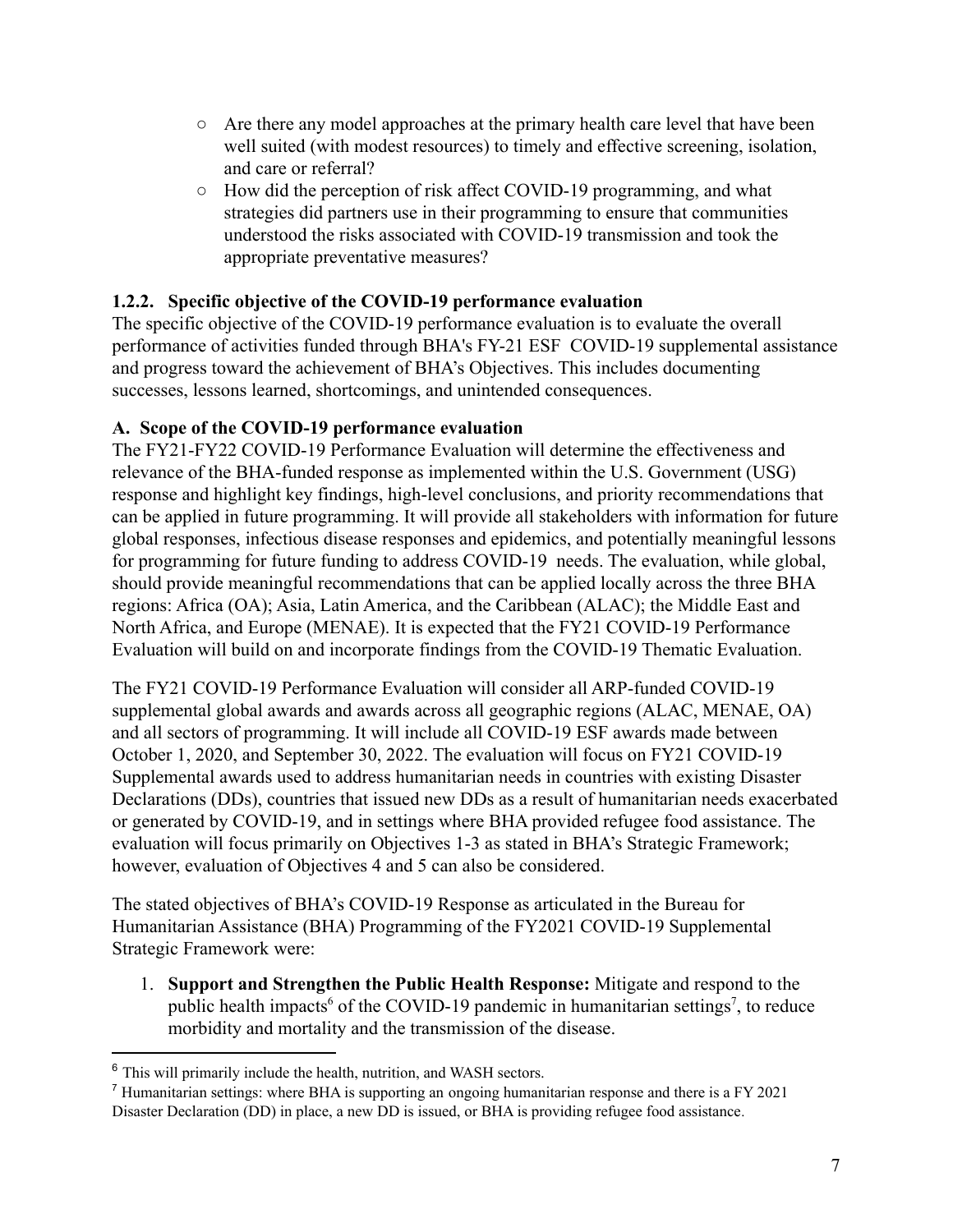- 2. **Prevent Famine and Mitigate Severe Food Insecurity:** Alleviate severe food security impacts of the COVID-19 pandemic in humanitarian settings by investing in emergency food assistance and livelihoods interventions.
- 3. **Provide Protection:** Address the exacerbated protection challenges caused by COVID-19 and the gendered impacts of the pandemic on populations experiencing a humanitarian crisis.
- 4. **Strengthen Humanitarian Operations and Coordination**: Support global, regional, and country-based operations capacity, common services, and information management as a key part of the support of the ongoing humanitarian response to COVID-19 and its impacts.
- 5. **Improve and Strengthen Humanitarian Architecture to support the scale-up of Infectious Disease Response Capacity**: Mitigate current, future, or recurring waves of COVID-19 transmission and build infectious disease/outbreak and pandemic readiness within the humanitarian ecosystem.

### **B. Illustrative evaluation questions for the COVID-19 performance evaluation**

BHA has identified four evaluation criteria relating to the overall effectiveness, relevance, efficiency, and coordination capacity of new awards created with the COVID-19 Supplemental funding. In assessing these criteria below, the evaluation team should actively integrate gender and other factors into the evaluation plan and proposed methodology. The exact evaluation questions will be condensed and refined through the co-creation process and the proposed methodology should be in line with the final research questions.

#### **i. To evaluate the effectiveness of implementing partner performance:**

- 1. To what extent did implementing partner awards contribute to BHA's Objectives including ensuring the continuity of ongoing humanitarian assistance awards? Why or why not?
- 2. To what extent did implementing partners achieve the expected results articulated in their COVID-19 supplemental awards? What were the successes and challenges to delivering food assistance, health, WASH, livelihoods, and protection interventions?

# **ii. To evaluate the relevance of assistance to beneficiaries**

- 1. How were vulnerable groups (women, girls, child-headed households, older persons, persons with disabilities, etc.) specifically targeted by COVID-19 Supplemental awards? How and to what extent were members of affected communities, especially women, youth, older persons, and persons with disabilities consulted and engaged directly in the design, implementation, and monitoring of activities? How do beneficiaries perceive the utility and efficacy of the programming at the household or community level?
- 2. How was the design of interventions informed by a sound analysis of the COVID-19 context among target populations, the effects of mitigation measures on other aspects of well-being, and resilience capacities? Was a coherence analysis done to determine how the intervention layers on other support measures?
- 3. Were partners able to be flexible in programming to ensure that approaches were appropriate in a rapidly changing environment and as new information became available?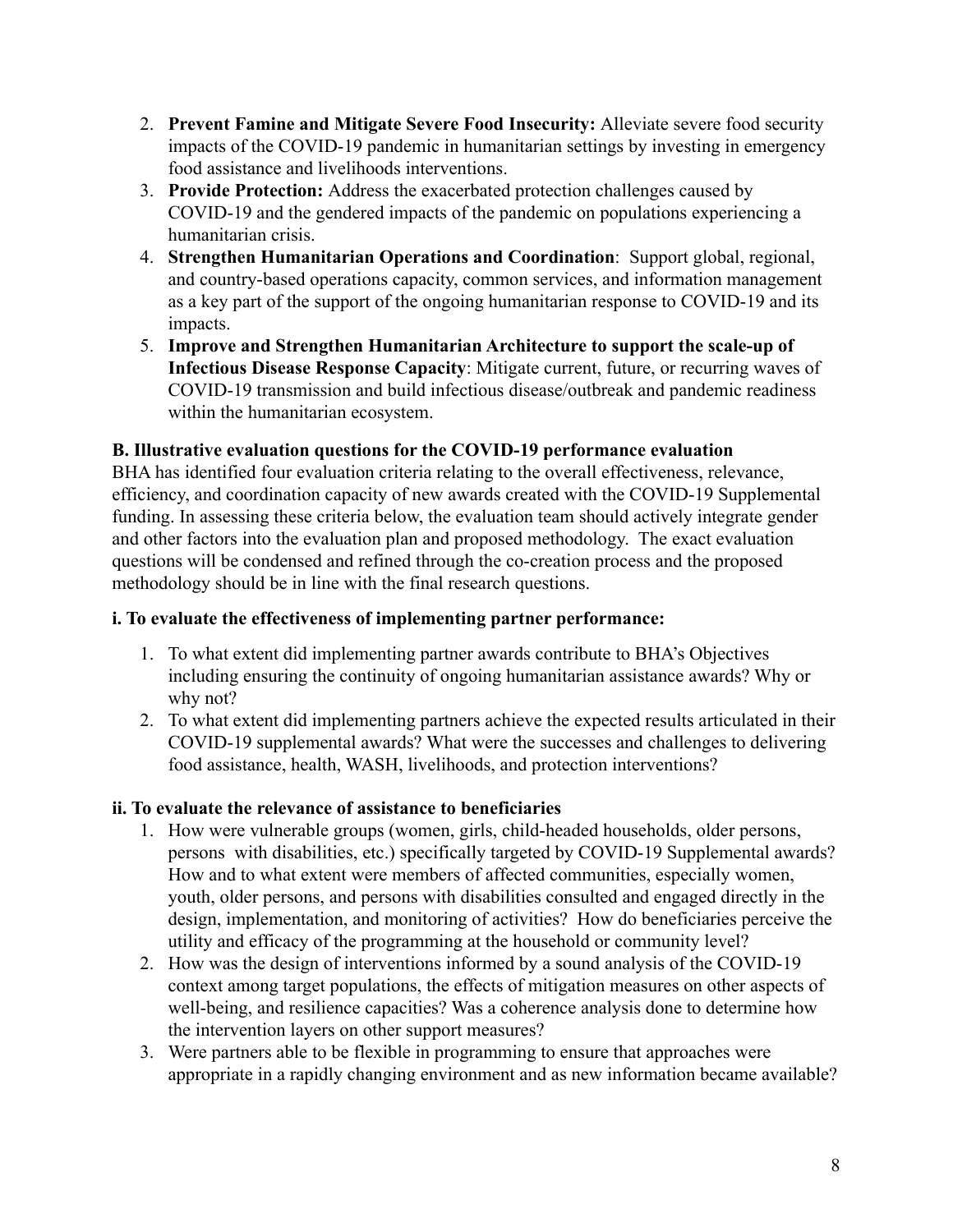#### **iii. To evaluate the efficiency of the type and delivery of assistance**

1. What were the key barriers (e.g., administrative and other programming delays) to partners' capacities to respond/act in a timely manner?

#### **iv. To evaluate the coordination capacity of implementing partners**

- 1. To what extent did partners effectively coordinate their COVID-19 response activities with other actors operating in the same environment/context for a streamlined approach to the pandemic? What practices led to or hindered success?
- 2. What local, regional, and global coordination efforts or activities facilitated useful and meaningful coordination that led to the reduction of duplication or complementary activity planning?

### <span id="page-8-0"></span>**1.3. Evaluation Methods and Data Sources**

The exact methods to be used in both evaluation activities will be determined through the co-creation process and development of the Inception Report and Evaluation Plan deliverables, however, applicants should propose potential methods that would be the best place to answer evaluation questions. The evaluations should employ mixed-methods approaches that will include secondary data review of partner reports and primary data collection from partner organizations, beneficiaries, and other key stakeholders. The evaluation should include how vulnerable and marginalized groups (i.e. women, older persons, and Persons with Disabilities (PWDs)) will be strategically included in qualitative and quantitative data collection methods, and how quantitative data will be disaggregated by sex, age, and other characteristics as feasible. Given the nature of the response, across multiple sectors, countries, COVID-19 Supplemental awardees, it is not expected the activities will review each award in depth. The evaluation methodology should identify a proposed sampling strategy, including the criteria it will use to select a subset of awards that is representative of the total sample. BHA encourages the inclusion of innovative and creative methods and approaches that will allow for the evaluation of a complex multi-sectoral global response.

BHA expects the following data to be available for every non-governmental organization (NGO) award included as part of standard reporting:

- Semi-annual, annual, and final narrative reports
- Indicator data for standard BHA program monitoring indicators including baseline, the life of award target, semi-annual, annual, and final results, as applicable (based on length of award)

In addition, Third Party Monitoring (TPM) monthly monitoring reports and site visit reports may be available (in countries where BHA funds TPMs). For Public International Organization (PIO) awards, annual reports for each PIO program are anticipated, and PIOs may also be included in TPM reports. Program monitoring and reporting data is stored internally with USAID and will be shared by BHA with the evaluation team once the evaluation commences.

The evaluator may include the following illustrative quantitative and qualitative methods, however, should propose to BHA specific methods that will best address the evaluation questions and objectives.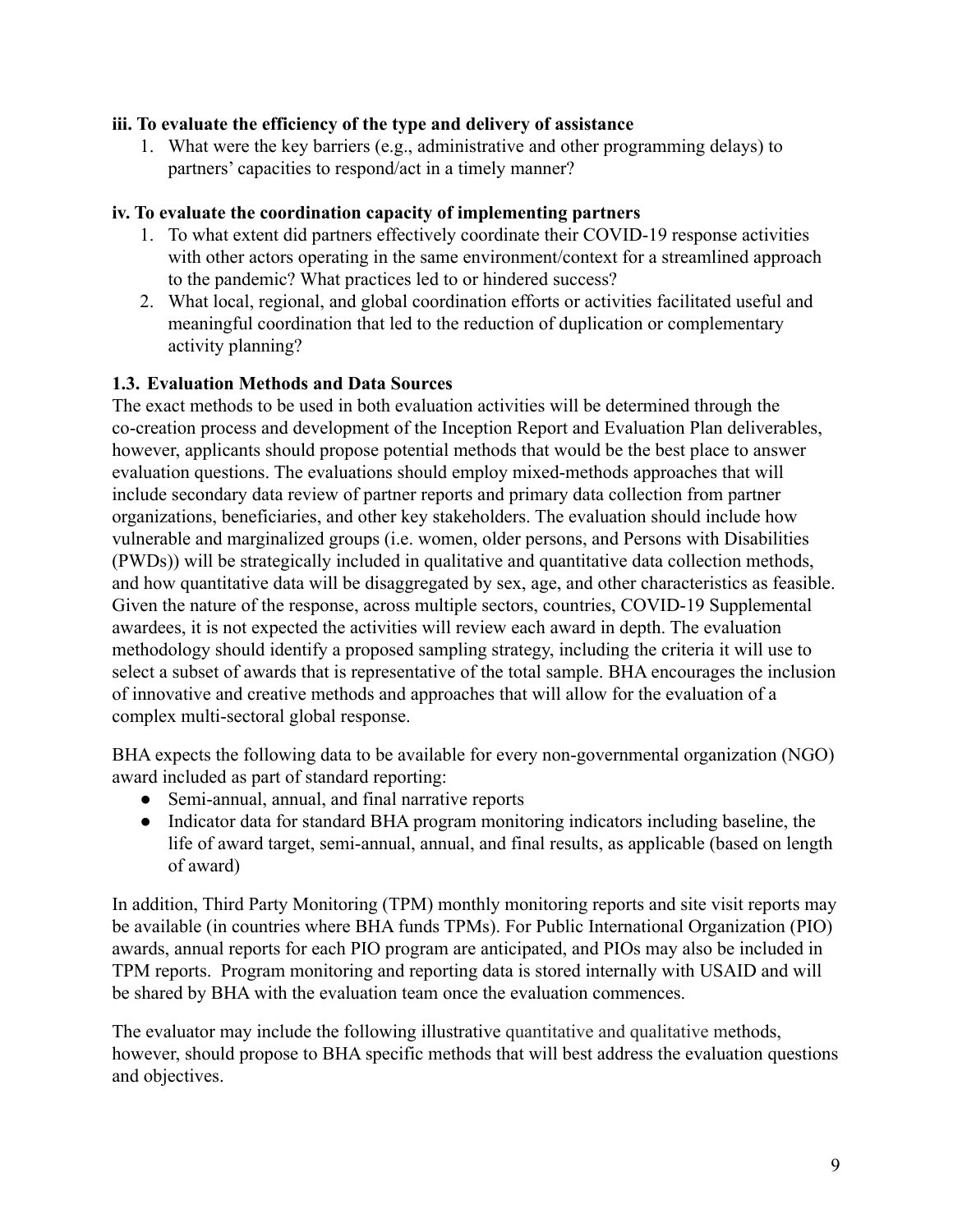### <span id="page-9-0"></span>**1.3.1. Quantitative Methods**

#### **A.Quantitative Activity Monitoring Data Analysis**

The evaluation team will have access to implementing partners' semi-annual, annual, and where available, final reporting data which will include output and outcome data in line with BHA's standard indicators found in [Annex B to BHA's Emergency](https://www.usaid.gov/humanitarian-assistance/partner-with-us/bha-emergency-guidelines) Application Guidelines. The evaluation will analyze the indicator data that were gathered and reported to USAID/BHA by implementing partners as part of the award - descriptive statistics to see, e.g., the average number of people served; changes in food consumption score (FCS) from baseline to endline, etc., along with relevant disaggregates by sex, age, and other characteristics as available. BHA will provide all available relevant data to the evaluation team.

### **B. Primary data collection**

The evaluation may consider additional surveys or quantitative data collection with a representative sample of implementing partners, or beneficiaries if feasible or propose other methods, to assist in answering the evaluation questions. As standard indicator reporting data from BHA's Public International Organization (PIO) partners is limited, the evaluation should consider adjusting PIO data collection methods accordingly. The exact parameters of the survey design will be determined during the evaluation design phase and the evaluator should propose sample designs that are rigorous and representative.

### <span id="page-9-1"></span>**1.3.2. Qualitative Methods**

#### **A.Key Informant Interviews** and/or **group discussions** with:

- i. USAID/BHA staff involved in program strategy and management (such as activity managers, Agreement Officer's Representatives (AORs), technical focal points, risk mitigation advisors, etc.)
- ii. Implementing partner staff
- iii. Field-based coordination actors (such as cluster coordinators, and USAID Mission staff);
- iv. Beneficiary or recipient communities; and other relevant stakeholders.

Interviews with BHA staff, implementing partner staff, and participant communities will be required to gain a detailed understanding of institutional aspects of implementation, bottlenecks, and programmatic challenges from obligation through implementation. BHA activity manager(s) will coordinate closely with the evaluation team to engage internal and external stakeholders.

- **B. Desk Review**: Qualitative review of available partner semi-annual and monthly narrative reports, BHA technical guidance and strategic planning documents, photographs, and other pertinent materials concerning planning and performance of COVID-19 supplemental awards including semi-annual, annual, and final narrative reports, USAID COVID-19 Response Plans, Third Party Monitoring (TPM) monthly monitoring reports (in countries where BHA funds TPMs).
- **C. Observation/Site visits**: Pending COVID-19 travel restrictions and access constraints, the evaluation team should consider observing activities and/or interviewing beneficiaries on the ground who received assistance via COVID-19 supplemental awards. Remote methods for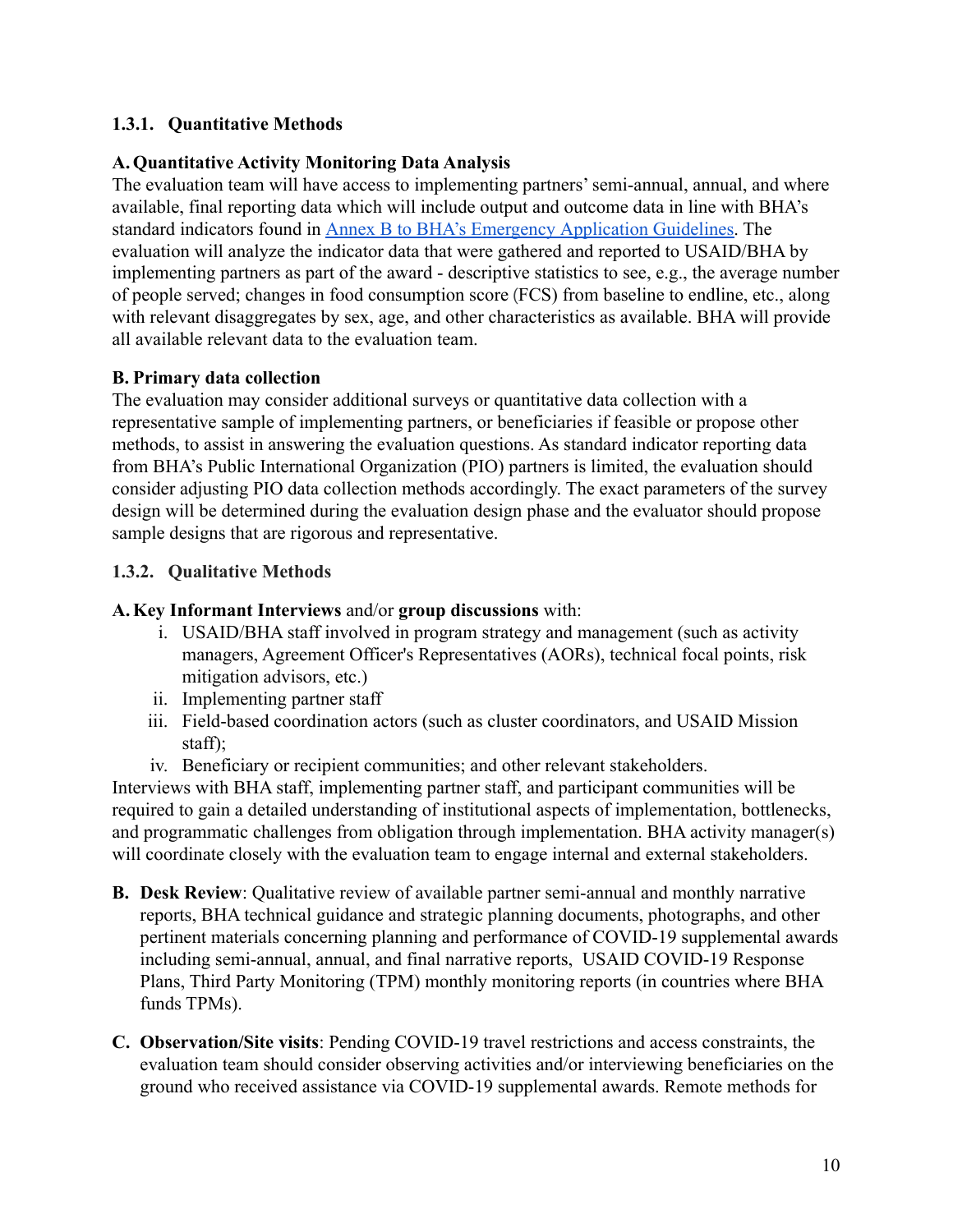observations and site visits including phone or video interviews, photos, and other technology will be considered in lieu of in-person visits where access is not possible.

**D. Other Proposed Qualitative Methods.** Evaluators should propose a qualitative evaluation method to develop an understanding of the efficiency, relevance, coordination, and effectiveness of services provided by BHA's programs.

# <span id="page-10-0"></span>**1.4. Evaluation Approach**

These evaluations will be designed with extensive consultation between BHA and the implementer during the co-creation process. BHA's monitoring and evaluation (M&E) advisors, sectoral and technical specialists, and award activity managers will all be involved in the co-creation process, and working closely with the implementer to refine the evaluation is expected to be a core part of these evaluations. The COVID-19 Thematic Evaluation, in particular, will have close engagement with relevant specialists from BHA (e.g. Protection specialists for protection-focused questions). BHA's implementing partners may also be consulted to understand the response, provide contextual information and provide inputs for the evaluation. The selected evaluation team will assess the evaluation questions and incorporate feedback from key stakeholders into the design and methodology as part of the co-creation process. Draft and final versions of specific deliverables will be shared with BHA leadership for feedback and review.

# **BHA Staff Engagement**

The BHA/M&E team will provide contact information for key points of contact (both internal and external to BHA) and will conduct the initial introductions but requires the Evaluation Team to request and communicate with additional relevant contacts during fieldwork. The Evaluation Team must schedule interviews or other modes of data collection with all key stakeholders. The Evaluation Team is also responsible for making its own meeting and logistical arrangements. The BHA/M&E team will provide all available secondary documentation to the Evaluation Team at the onset of the award or as made available. The BHA/M&E team will work closely with the Evaluation team to determine the exact locations of any field-based data collection with the understanding that this may need to shift depending on accessibility at any given time.

# **1.5. Evaluation Audience**

The evaluation results are intended to be useful, relevant, and accessible for BHA leadership and staff to inform programming decisions now or in the future. The final deliverables that result from the evaluation should be disseminated across the Bureau. The broader humanitarian community is the secondary audience and to that end, an abbreviated report should be shared with the public.

# **1.6. Evaluation Timeline**

BHA expects an overlap in the implementation of the COVID Thematic evaluation and the FY21-22 Performance evaluation. Preliminary findings from the COVID Thematic evaluation should be used to inform the FY21-22 Performance evaluation. It is expected that the co-creation process, planning, the implementation of the Thematic and Performance Evaluation, and dissemination and sharing of results fall in the 24-month period of performance.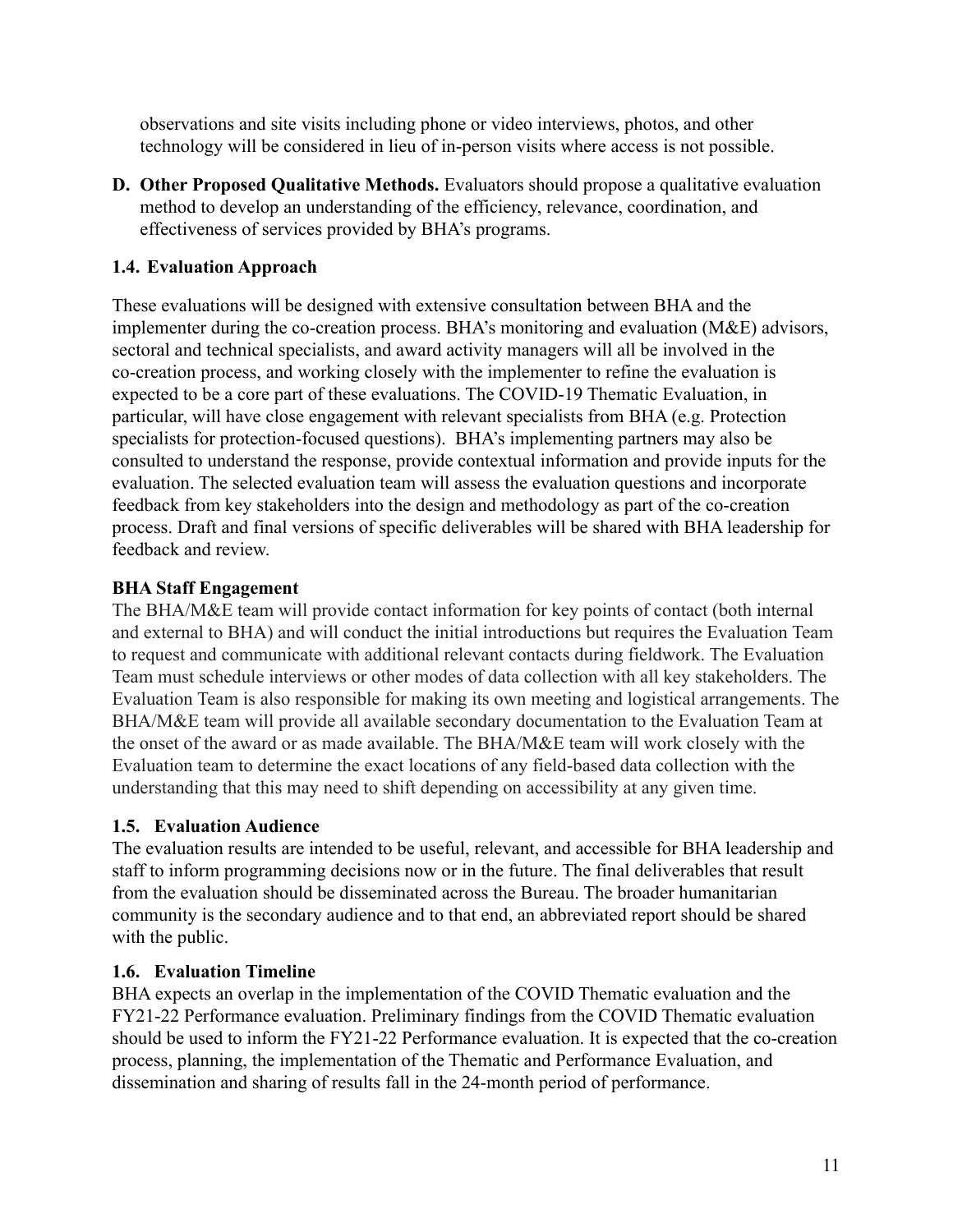# <span id="page-11-0"></span>**2. SPECIFIC DELIVERABLES**

Table two presents the thematic and performance evaluations deliverables and prospective deadlines.

| <b>Deliverable</b>                                                       | Prospective Deadline (to be adjusted during<br>the evaluation co-creation) |
|--------------------------------------------------------------------------|----------------------------------------------------------------------------|
| <b>Project and Evaluation Planning</b>                                   |                                                                            |
| In-briefings with USAID staff and IPs (if relevant)                      | Within one week of the award                                               |
| Inception report, including work plan/timeline                           | 1 month after award                                                        |
| <b>Thematic Evaluation</b>                                               |                                                                            |
| <b>Evaluation Plan</b>                                                   | 3 months prior to data collection                                          |
| Data collection tools                                                    | 2 months prior to data collection                                          |
| Written summary and presentation of interim findings for BHA staff       | 1 month after completion of data collection                                |
| Evaluation Report $(s)^8$<br>First draft<br>Final                        | 2 months after completion of data collection                               |
| Briefer or abbreviated report with infographic highlighting key findings | 2 months after completion of data collection                               |
| Evaluation Findings Presentation for BHA                                 | Within in 1 month after submission of final<br>report                      |
| Evaluation Finding Presentation/webinar for Humanitarian Stakeholders    | 1 month after submission of final report                                   |
| <b>Performance Evaluation</b>                                            |                                                                            |
| <b>Evaluation Plan</b>                                                   | 3 months prior to data collection                                          |
| Data collection tools                                                    | 2 months prior to data collection                                          |
| Written summary and presentation of interim findings for BHA staff       | 1 month after completion of data collection                                |
| <b>Evaluation Report</b><br>First draft<br>Final                         | 2 months after completion of data collection                               |
| Abbreviated report highlighting key findings                             | 2 months after completing of data collection                               |
| <b>Evaluation Report Presentation</b>                                    | Within 1 month after completion of report                                  |
| Evaluation Findings Presentation/webinar for Humanitarian Stakeholders   | 1 month after submission of final impact<br>evaluation report              |

Table 2. Thematic and performance evaluations deliverables and prospective deadlines

<sup>&</sup>lt;sup>8</sup> If two Thematic Evaluations are planned, the deliverables can be combined in a singular set of deliverables or presented as standalone documents.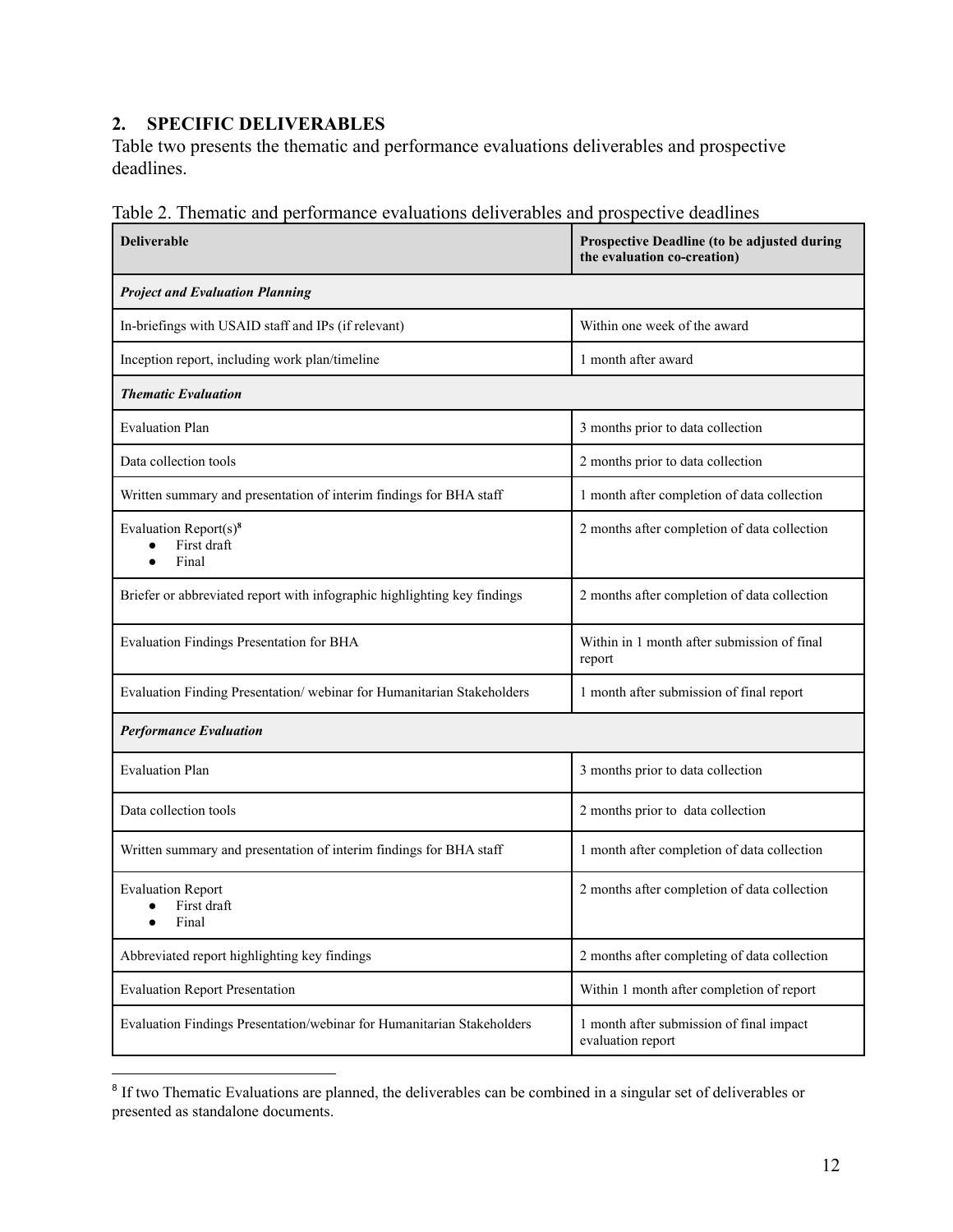# **3. REQUEST FOR CONCEPT NOTES**

USAID and LASER seek concept notes (CNs) from multidisciplinary teams of researchers to undertake the COVID-19 evaluation work described in the previous sections. The teams should pay attention to **qualifications**, **expertise**, and **experience** in areas and roles identified in the eligibility section below.

**Please note:** Implementers of FY20 or FY21 COVID-19 Supplemental awards may be eligible to participate in carrying out this evaluation. However, a conflict of interest mitigation plan must be included in the concept note describing how the evaluation team and process would be separated from any elements of the organization involved in the implementation of FY21 COVID-19 Supplemental activities.

### <span id="page-12-0"></span>**3.1. Qualifications/expertise desired**

- Experience in leading evaluations, in particular, large scale evaluations of regional or global programs or portfolios
- Experience in evaluation in the humanitarian sector highly desired, and in applying evaluation methods to non-permissive environments
- Humanitarian assistance sectoral expertise in the following areas: health, WASH, protection, accessible and accountable programming, food security
- The research team is encouraged to be gender-inclusive.
- Successful applicant teams should also indicate any familiarity with:
	- i. Do No Harm approaches
	- ii. Coordination with the [UN Cluster approach](https://www.humanitarianresponse.info/en/about-clusters/what-is-the-cluster-approach) through the Interagency Standing Committee (IASC)
	- iii. [Sphere standards](https://www.spherestandards.org/the-humanitarian-charter/)

# <span id="page-12-1"></span>**3.2. LASER Requirements**

- The full team must register on the LASER PULSE Network using the following link *<https://laserpulse.org/join-lp-network/>*
- The research team must complete the following LASER's online training before submitting a CN:
	- [Gender Analysis in Research and Application](https://stemedhub.org/courses/laser_pulse_gender_training_module) (30-45 min)
	- [Introduction to Embedded Research Translation](https://stemedhub.org/courses/laser_pulse_research_to_translation_training_module) (60-90 min)

**Note**: only registered members have access to the training. The training can be accessed at this link <https://stemedhub.org/groups/laserpulse/courses>.

#### <span id="page-12-2"></span>**3.3. Required Documents for Submission**

#### <span id="page-12-3"></span>**3.3.1. Concept note narrative**

The concept note must be **no more than six (6) typed pages long**, written in English, with narrative portions prepared in MS Word or Open Office format, using Times New Roman font, size 11, or similar typeset in single line spacing, and must include the following sections: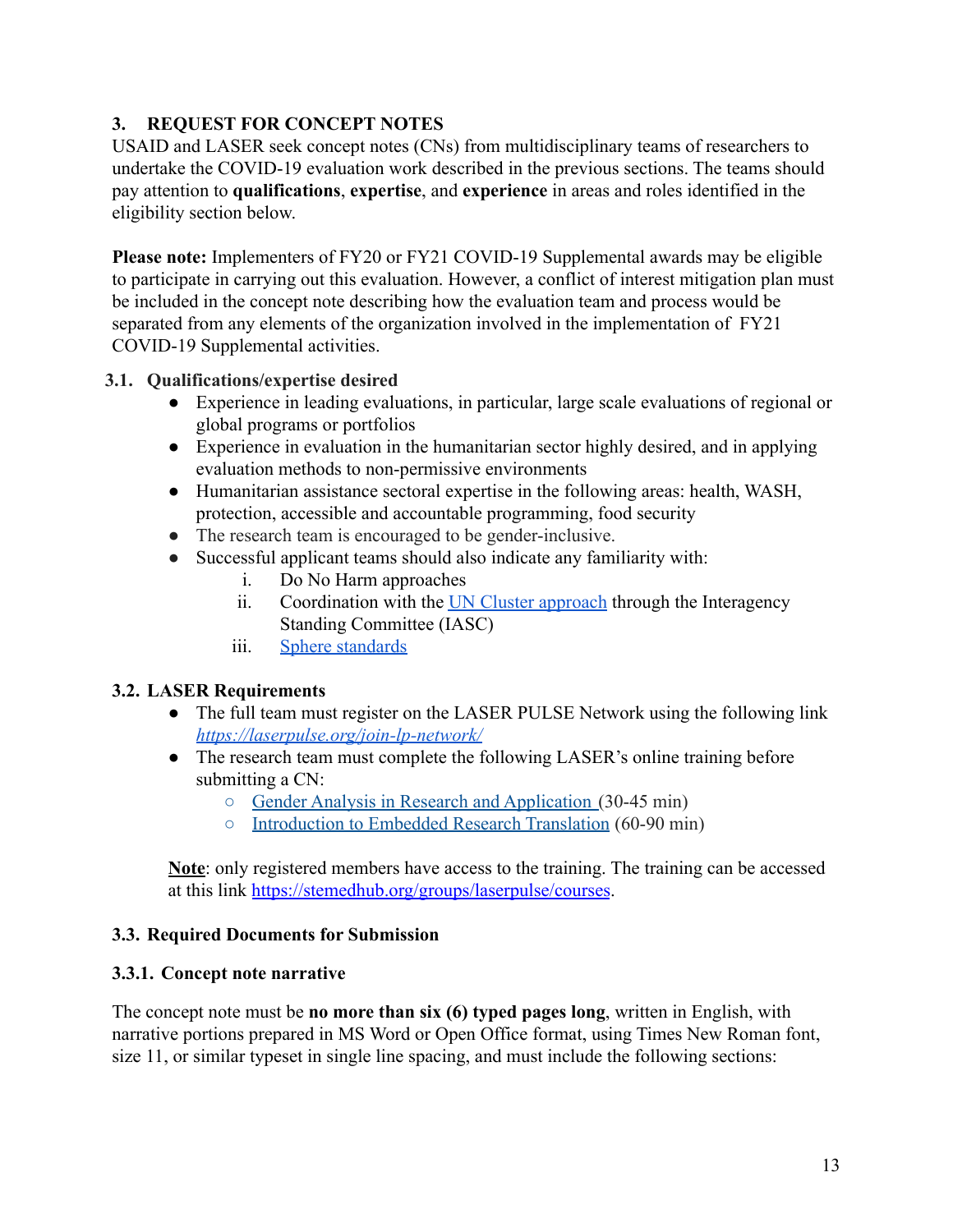A. **Team details:** Full name, position, affiliation, and contact information of Team Leader and all collaborators on the research team. Provide a description of the role of each proposed team member.

# B. **Capacity Statement:**

- a. A brief description of the team's related prior research (cite prior published work) and expertise in areas of relevance to this project scope.
- b. A summary of how the researchers will conduct the work detailed in this call for CNs document. The summary should link the researchers' expertise to the proposed plan of activities
- C. **Illustrative Work Plan**, in Gantt Chart format and accompanying narrative. Though research will be co-designed with USAID and LASER, the applicants are expected to have sufficient experience to propose an illustrative Work Plan, with activities and timelines, and a cost for the activity of the work, as described in Section 2 (Specific Deliverables).

# <span id="page-13-0"></span>**3.3.2. Detailed activity budget**

Applicants must submit a detailed activity budget for a maximum of \$1.15 million for all activities described in this call for CNs, including direct and indirect costs broken down by institution in case of teams from multiple institutions using the provided template. The final budgets will be decided after the teams are selected and the project plan is finalized. Budget pages do not count towards the 6-page CN limit.

# <span id="page-13-1"></span>**3.3.3. Full CVs**

Applicants must submit full and updated Curriculum Vitaes (CVs) of the research team. Each CV must be limited to 2 pages, including academic record and most recent list of publications (2000 and later). The CV pages do not count towards the CN page limit (applicants can use the suggested 2-page CV [template](https://docs.google.com/document/d/1ZIaVaWsMJdqZ0LShtWIed_gubLhq2IvVg9yaCqpE5cw/edit?usp=sharing) in Annex I).

# <span id="page-13-2"></span>**3.3.4. Sample program evaluation or research piece**

Applicants must submit one sample recent program evaluation or research piece on a topic related to this project. This document does not count towards the 6-page CN limit.

# **3.4. Concept Note Submission and Questions**

Applicants must combine all the application documents listed in 3.3.1, 3.3.2, and 3.3.3 into one PDF file and email it to Pamela McClure at [awardsmanager@laserpulse.org](mailto:awardsmanager@laserpulse.org) by **5:00 pm EDT, June 10, 2022.** Applicants can submit the sample program evaluation or research piece as a separate document.

Prospective applicants will have one week from the date of the release of this call for CN to submit any questions concerning the CN. Questions should be sent to Leulsegged Kasa at [lmekonen@purdue.edu](mailto:lmekonen@purdue.edu). Questions should be received no later than **5:00 pm EDT, May 31, 2022.**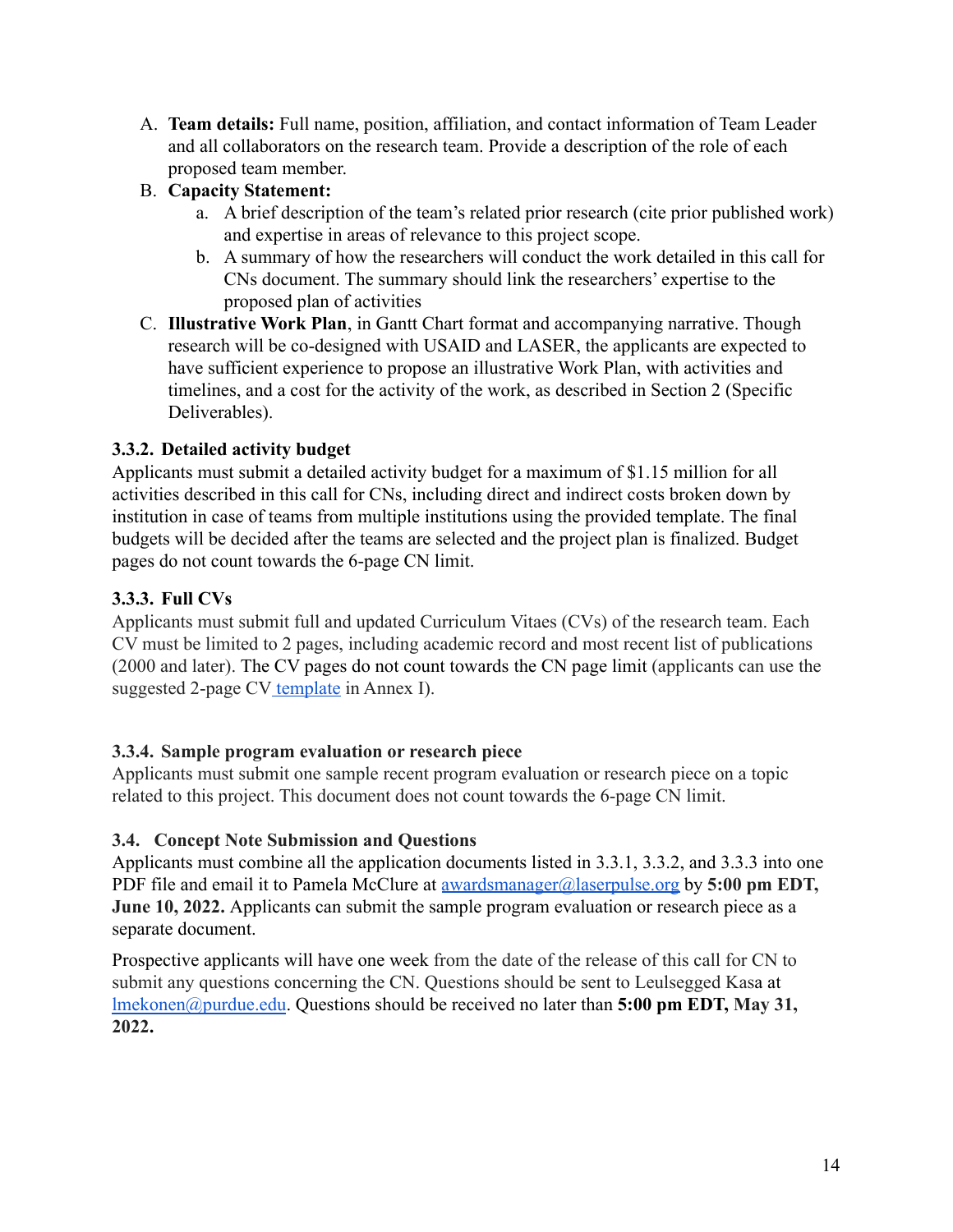# <span id="page-14-0"></span>**4. CONCEPT NOTES EVALUATION PROCESS AND CRITERIA**

#### <span id="page-14-1"></span>**4.1. Concept note evaluation process**

The submitted CNs will be evaluated by a committee of peer reviewers, jointly selected by USAID and LASER, based on the criteria listed in Table 3.

|   | Table 3. LASER Rating Definition for Application Evaluation Criteria. |  |
|---|-----------------------------------------------------------------------|--|
| . | $\overline{\phantom{a}}$                                              |  |

| <b>Adjectival</b><br>Rating           | <b>Descriptive Statement</b>                                                                                                                                                                                                                                   |
|---------------------------------------|----------------------------------------------------------------------------------------------------------------------------------------------------------------------------------------------------------------------------------------------------------------|
| <b>Excellent</b><br>(5)               | Outstanding Concept Note (CN) in all aspects. The CN fully meets all<br>capacities and requirements, and convincingly demonstrates that it will<br>address all aspects of the CN criteria. Weaknesses, if any, can be easily<br>addressed.                     |
| <b>Very Good</b><br>$\left( 4\right)$ | CN fully meets all capacities and requirements, and demonstrates that it will<br>likely address all aspects of the CN criteria. Weaknesses, if any, can be<br>easily addressed.                                                                                |
| Good (3)                              | CN meets all capacities and requirements and demonstrates that it will meet<br>the CN criteria, but shows some weaknesses, yet the positives of the CN<br>outweigh the negatives.                                                                              |
| Fair $(2)$                            | CN does not meet all aspects of the CN capacities and requirements nor is<br>evidence presented indicating the likelihood of successfully meeting the CN<br>criteria. Significant weaknesses are demonstrated and clearly outweigh any<br>strengths presented. |
| Poor $(1)$                            | CN does not meet the CN capacities and requirements and indicates a strong<br>likelihood of failure to address all aspects of the criteria and the information<br>presented.                                                                                   |

# <span id="page-14-2"></span>**4.2. Selection of concept notes**

The evaluation committee will recommend three (3) highly ranked CNs to LASER and USAID, based on the evaluation criteria stated in Table 2. USAID will provide the final review and selection of the winning CN. **The Finalist team will be notified by the end of July 2022,** and invited to an orientation session hosted by LASER. The co-creation among the research team, LASER, and USAID will commence after the orientation meeting to develop an in-depth program description for this activity.